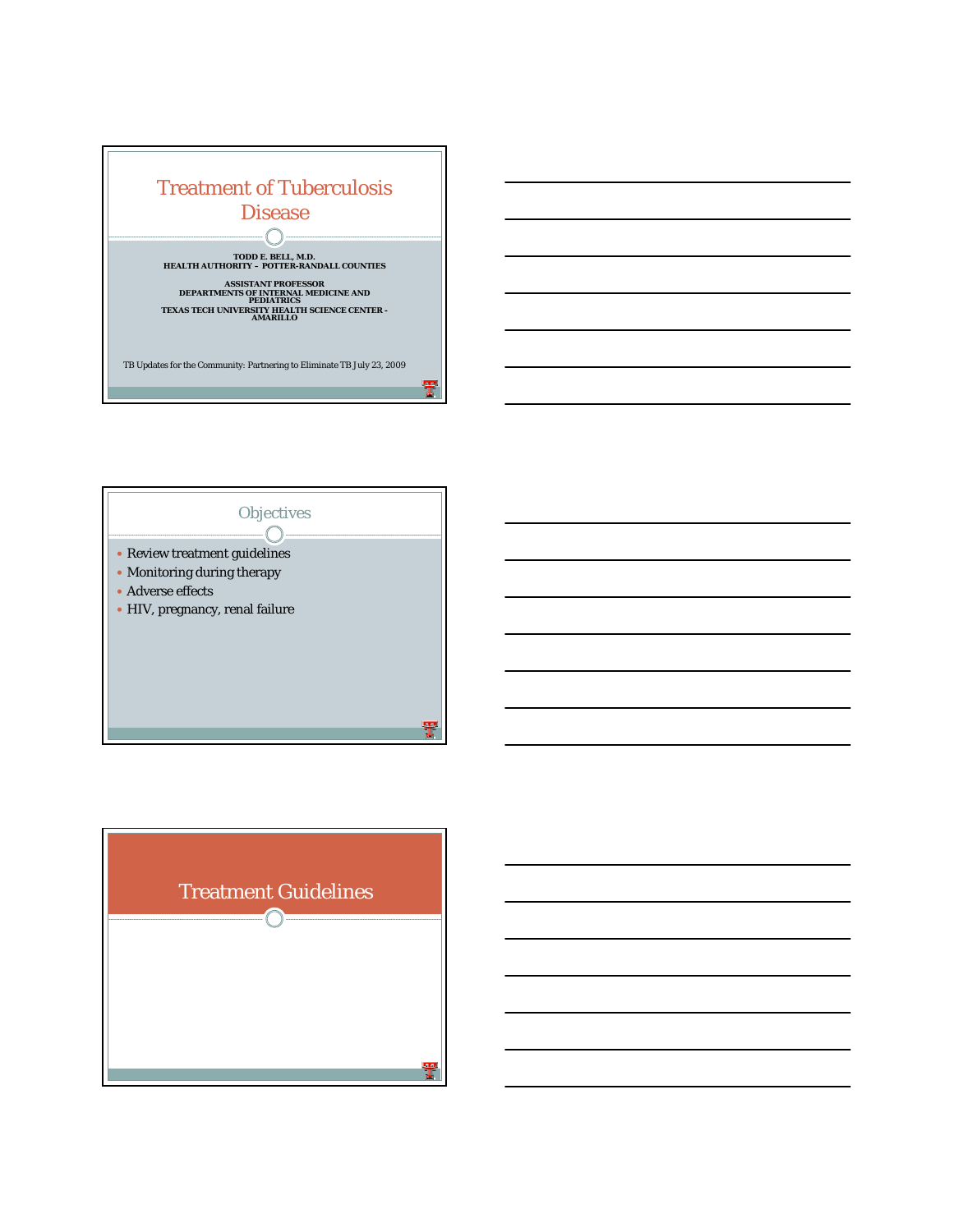







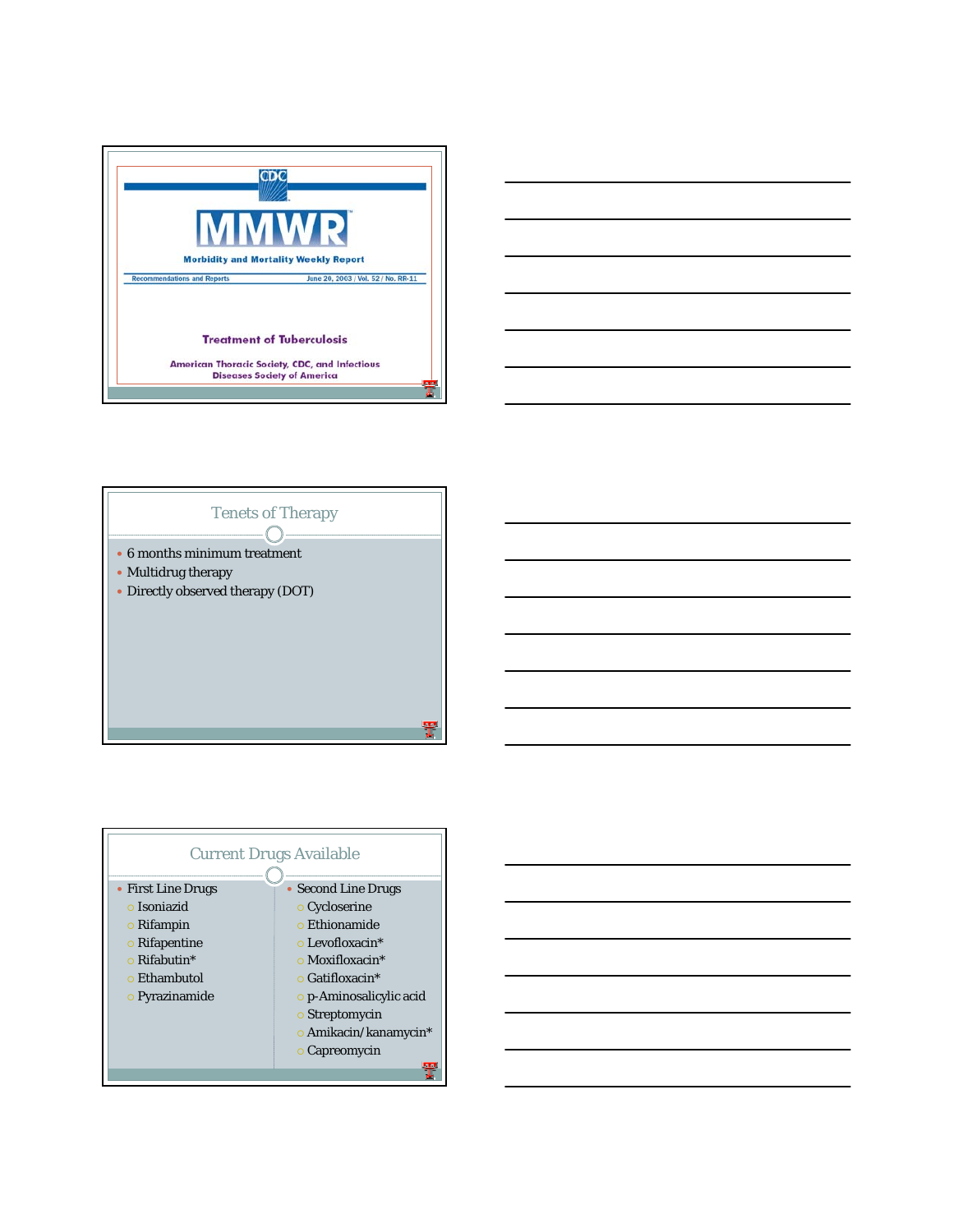|         |                                                                       | Initial phase                                                                                                                                                      |                  |                                  | TABLE 2. Drug regimens for culture-positive pulmonary tuberculosis caused by drug-susceptible organisms<br>Continuation phase |                                                |                                                    |                    |  |  |
|---------|-----------------------------------------------------------------------|--------------------------------------------------------------------------------------------------------------------------------------------------------------------|------------------|----------------------------------|-------------------------------------------------------------------------------------------------------------------------------|------------------------------------------------|----------------------------------------------------|--------------------|--|--|
| Regimen | <b>Drugs</b>                                                          | Interval and doses <sup>\$</sup><br>(minimal duration)                                                                                                             | Resimen<br>Drags |                                  | Interval and doses <sup>25</sup><br>(minimal duration)                                                                        | Range of total<br>desas (minimal)<br>durationi | Rating*Texidence1<br>HW <sup>+</sup><br><b>HIV</b> |                    |  |  |
|         | INH<br>RIF<br>(8 wk) or 5 d/wk for 40 doess<br>$10-657$<br>PZA<br>FMR | Seven days per week for 56 doess.                                                                                                                                  | ta:              | INNERE                           | Seven days per week for 126<br>doses (19 wid or 5 d/wk for 90<br>dosan (18 wk)                                                | 182-130 (26 wk)                                | A(I)                                               | $A$ (10)           |  |  |
|         |                                                                       |                                                                                                                                                                    | th.<br>terr      | INFORME<br>BREEFT                | Twice weekly for 36 doses (18 wk)<br>Once weekly for 18 doses (18 wk)                                                         | 02-76 (26 wk)<br>74-58 (26 wk)                 | $A$ (1)<br>Bill                                    | $A$ (II/*<br>Eili  |  |  |
|         | IRAH<br><b>SUE</b><br>DZA<br>FMR                                      | Seven days per week for 14 dopes<br>(2 wk). then twice weekly for 12.<br>doesn'll with or 5 d'els for 10<br>doesn (2 wk). Then twice weekly<br>for 12 doses (6 wk) | 2n<br>$2b^m$     | <b>INHVRIP</b><br><b>INH/RPT</b> | Twice weekly for 36 dobes (18 wk)<br>Once weekly for 18 doses (18 wk)                                                         | 62-58 (26 wk).<br>44-40 (26 wk)                | A (II)<br>B(l)                                     | <b>B 06*</b><br>新街 |  |  |
|         | (NH<br><b>DIF</b><br>BZA<br>EMB                                       | Three times weekly for 24 doses<br>(Bwk)                                                                                                                           | 3a               | <b>INH/RIF</b>                   | Three times weekly for 54 doses<br>$(18 \text{ w})$                                                                           | 78 (26 with                                    | Bill                                               | <b>B</b> (10)      |  |  |
|         | INH<br>目評                                                             | Savan days par weak for 56 dopes<br>(B wk) or 5 d/wk for 40 dosas                                                                                                  | 48               | <b>INH/RIF</b>                   | Saven days per week for 217<br>doses (31 wk) or 5 d/wk for 155                                                                | 273-105 (99 MK)                                | CIII                                               | C(0)               |  |  |
|         | EMD                                                                   | Fcew 85                                                                                                                                                            | 如                | BRIGHT                           | doess (31 wk) 1<br>Twice weekly for 62 doess (31 wk)                                                                          | 118-102 (29 wk)                                | C (l)                                              | c m                |  |  |







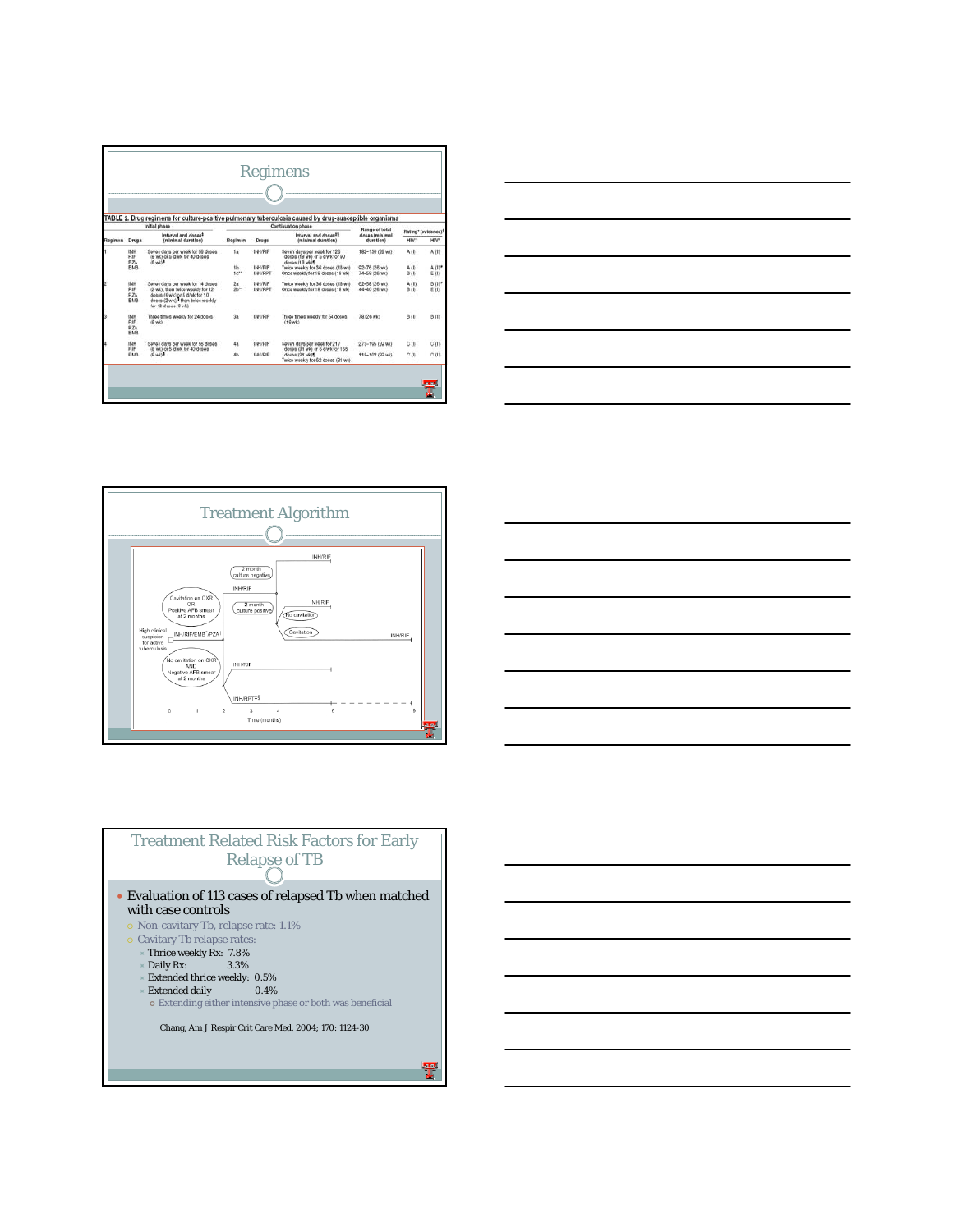





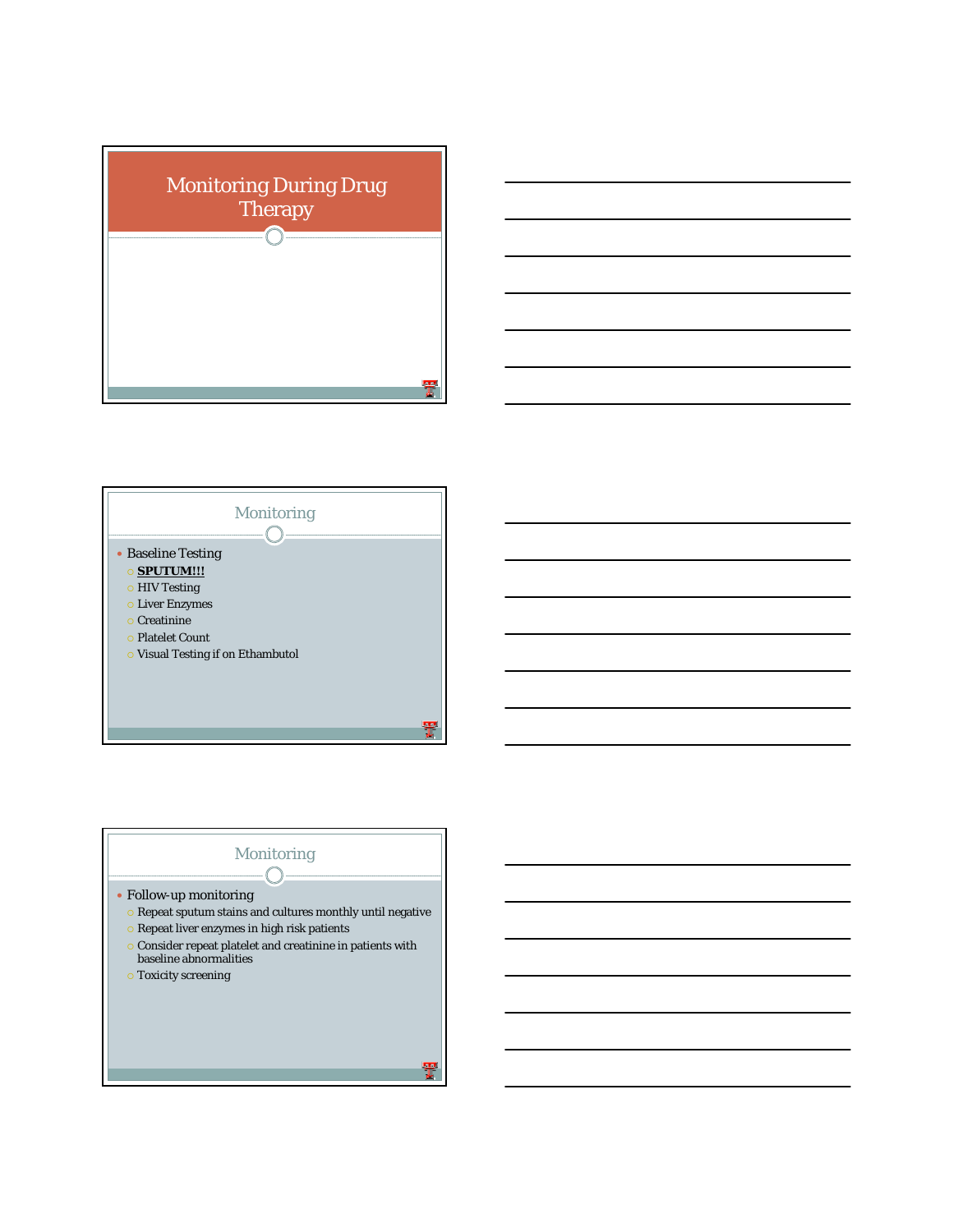







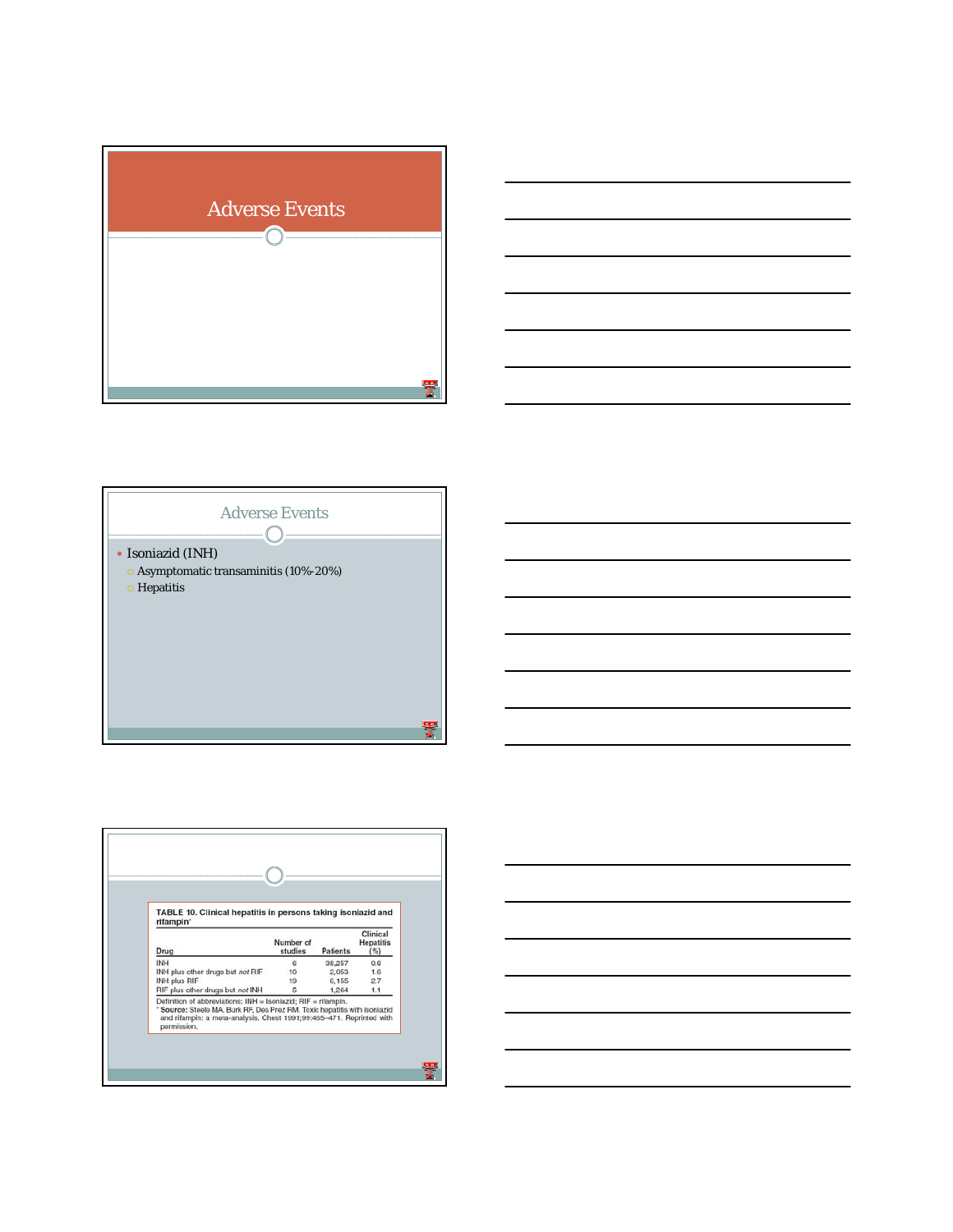



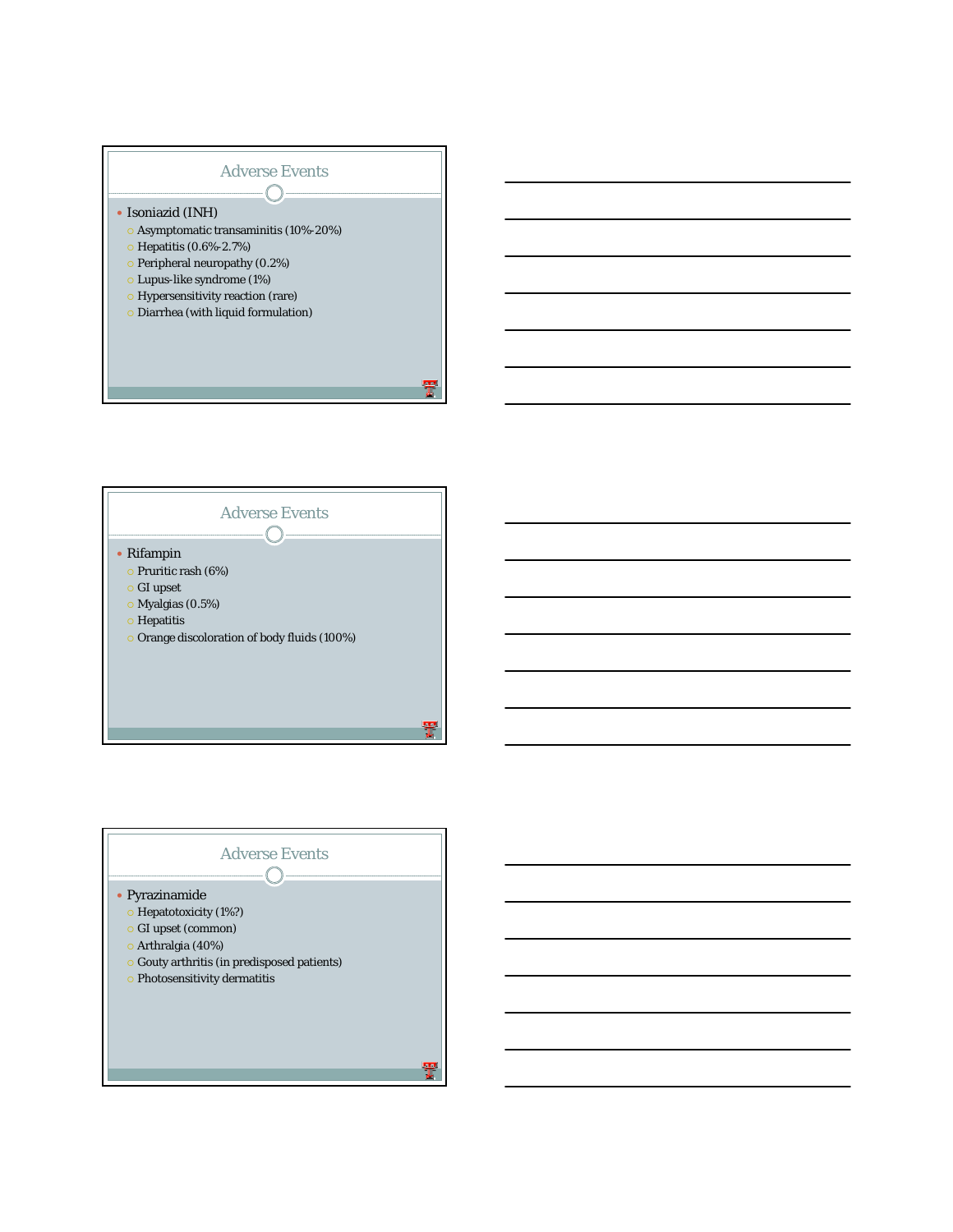



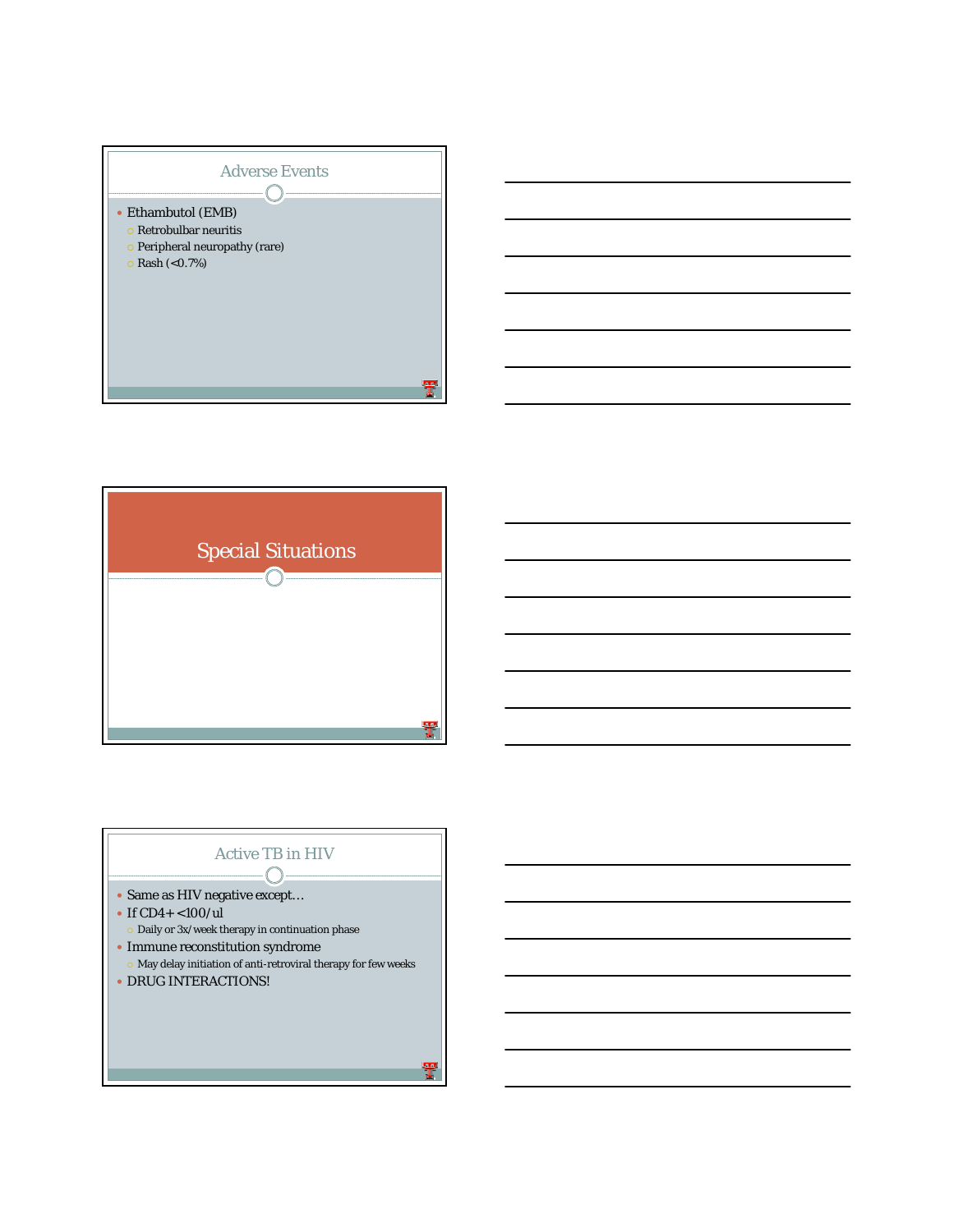

| hemodialysis             |                         | TABLE 15. Dosing recommendations for adult patients<br>with reduced renal function and for adult patients receiving                 |  |
|--------------------------|-------------------------|-------------------------------------------------------------------------------------------------------------------------------------|--|
| Drug                     | Change<br>in frequency? | Recommended dose<br>and frequency for patients<br>with creatinine clearance<br><30 milmin or for patients<br>receiving hemodialysis |  |
| Isoniazid                | No change               | 300 mg once daily, or 900 mg three<br>times per week                                                                                |  |
| <b>Pittampin</b>         | No change               | 600 mg once daily, or 600 mg three<br>times par week                                                                                |  |
| Pyrazinamide             | <b>Yes</b>              | 25-35 mg/kg per dose three times<br>per week inot daily)                                                                            |  |
| Ethambutot               | <b>Yes</b>              | 15-25 mg/kg per dosa three times.<br>per week (not daily)                                                                           |  |
| Levoñovacio              | <b>Yes</b>              | 750-1.000 mg per dose three times<br>per week inct daily)                                                                           |  |
| Cycloserine              | <b>Yes</b>              | 250 mg once daily, or 500 mg/dose<br>three times per week"                                                                          |  |
| Ethionamide              | No change               | 250-500 mg/dose daily                                                                                                               |  |
| p-Aminosalicylic<br>acid | No change               | 4 gidose, twice daily                                                                                                               |  |
| Streptomycin             | <b>Yes</b>              | 12-15 mg/kg per dose two or three<br>times per week inot daily).                                                                    |  |
| Caproomycin              | <b>Yes</b>              | 12-15 mg/kg per dose two or three<br>times per week (not daily).                                                                    |  |
| Kanamycin                | <b>Yes</b>              | 12-15 mgkg per dose two or three<br>times per week (not daily).                                                                     |  |
| Amikacin                 | <b>Yes</b>              | 12-15 mgkg per dose two or three<br>times per week (not daily)                                                                      |  |

## Active TB in Severe Liver Disease  $\bigcap$

- $\bullet$  Treatment without INH
- **Rifampin, PZA, EMB for 6 months**
- Treatment without PZA { INH, Rifampin, EMB for **9** months
- $\bullet$  Treatment with only one hepatotoxic agent
- { Rifampin plus 2 second line drugs for 12-18 months
- Treatment with no hepatotoxic agents
	- { 4 drug therapy (which?) for up to 2 years